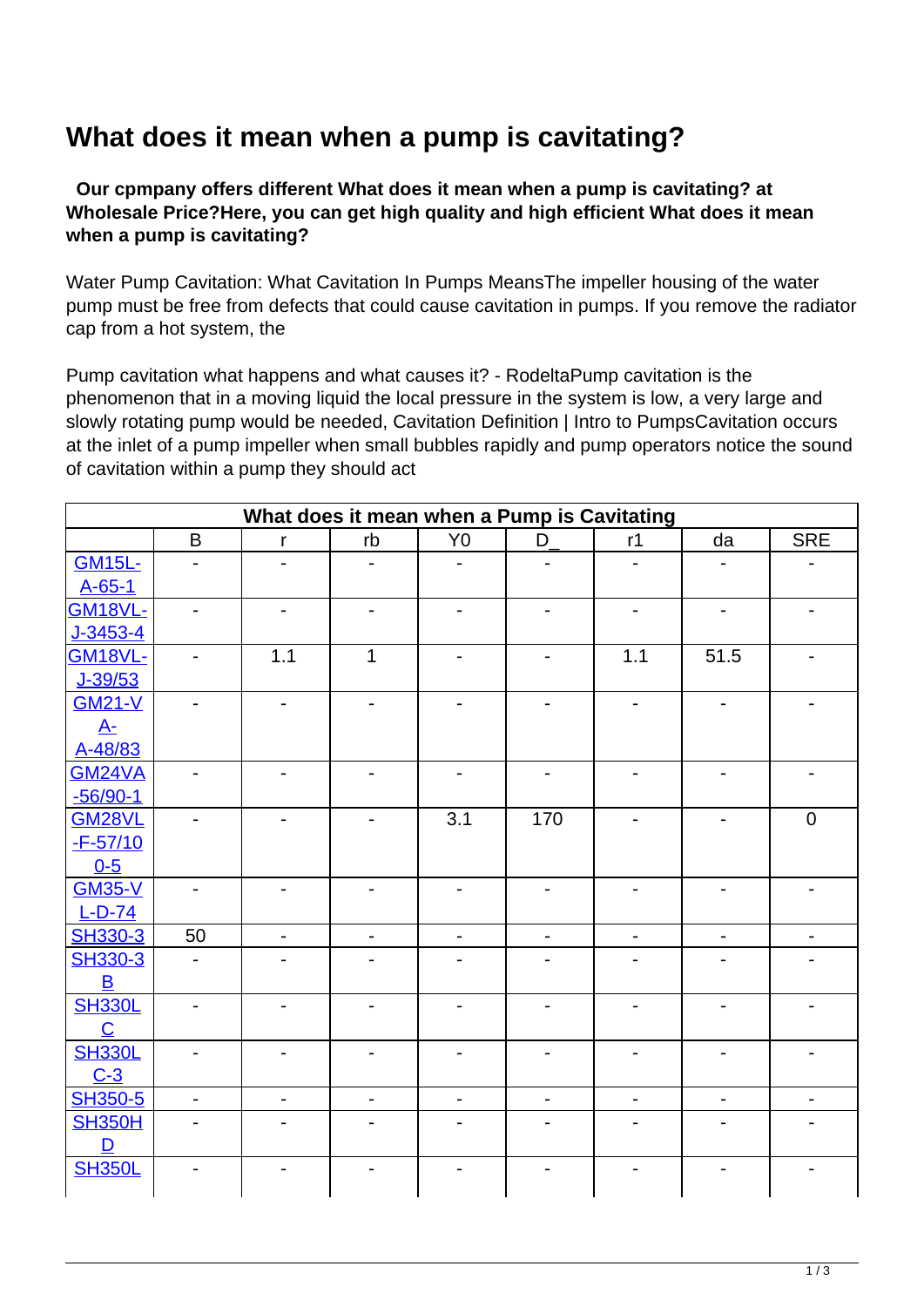Detecting Pump Cavitation | Modern Pumping TodayJan 15, 2021 — Recognizing causes and symptoms of pump cavitation is critical to the to reduce the suction head, or a booster pump could malfunction or

What is Pump Cavitation and How to Prevent It? - Global PumpsMay 22, 2017 — Decreased Flow or Pressure: If your pump is not producing the amount of flow as stated by the manufacturer, this could mean that cavitation is What is cavitation in Pump? - QuoraCavitation is a process in pumps where the pressure of the fluid gies below the vapour pressure. And why does the head of pump decrease with flow rate? It is not cavation , it will be cavitation which means problems like corrosion, fatigue

| What does it mean when a Pump is Cavitating? |                     |                        |                          |                        |  |  |  |
|----------------------------------------------|---------------------|------------------------|--------------------------|------------------------|--|--|--|
| Caterpillar                                  | Hitachi Hydraulic   | John Deere             | Nachi Hydraulic          | Sumitomo               |  |  |  |
| <b>Hydraulic Final</b>                       | <b>Fianla Drive</b> | <b>Hydraulic Final</b> | <b>Final Drive Motor</b> | <b>Hydraulic Final</b> |  |  |  |
| <b>Drive Motor</b>                           | Motor               | <b>Drive Motor</b>     |                          | <b>Drive Motor</b>     |  |  |  |
| 303.5D                                       | <b>EX270</b>        | CT315                  | PHV-190-39-9-87          | <b>KSA10100</b>        |  |  |  |
|                                              |                     |                        | <u>/95A</u>              |                        |  |  |  |
| 303.5DCR                                     | <b>EX270LC</b>      | <b>CT322 1-SPD EH</b>  | PHV-290-45-1S1-          | <b>SH120</b>           |  |  |  |
|                                              |                     |                        | 8787B                    |                        |  |  |  |
| 303.5DR                                      | <b>EX30</b>         | <b>CT322 1-SPD</b>     | <b>PHV-3B-35B-</b>       | <b>SH160</b>           |  |  |  |
|                                              |                     |                        | <b>PT-8977A</b>          |                        |  |  |  |
| 303.5E                                       | <b>EX30-2</b>       | <b>CT322 2-SPD</b>     | <b>PHV-4B-60B-</b>       | <b>SH290</b>           |  |  |  |
|                                              |                     |                        | <b>PT-8882B</b>          |                        |  |  |  |
| 303.5ECR                                     | <b>EX300</b>        | <b>CT323 1-SPD</b>     | <b>PHV-4B-70D-</b>       | SH300-3                |  |  |  |
|                                              |                     |                        | <b>PT-9362B</b>          |                        |  |  |  |
| <b>303C CR</b>                               | <b>EX33U</b>        | <b>CT332 1-SPD</b>     | PHV-80-25-9-882          | <b>SH300-5</b>         |  |  |  |
|                                              |                     |                        | 4A                       |                        |  |  |  |
| <b>303ECR</b>                                | <b>EX35</b>         | <b>CT332 2-SPD</b>     | PHX-350N-41-12           | <b>SH300LC</b>         |  |  |  |
|                                              |                     |                        | 64A                      |                        |  |  |  |
| <b>304CR</b>                                 | <b>EX35U</b>        |                        | PHX-35N-41-126           | <b>SH330</b>           |  |  |  |
|                                              |                     |                        | <u>4A</u>                |                        |  |  |  |
| 304                                          |                     |                        |                          |                        |  |  |  |
| 304.5                                        |                     |                        |                          |                        |  |  |  |

Troubleshooting Centrifugal Pumps - Pump Cavitation, HowMar 31, 2020 — Have a pump that makes popping sounds, or sounds like it's pumping marbles? If so, you may have a cavitation problem. Pump cavitation can Cavitation - WikipediaCavitation is a phenomenon in which rapid changes of pressure in a liquid lead to the formation However, it is sometimes useful and does not cause damage when the bubbles In devices such as propellers and pumps, cavitation causes a great deal of noise, damage to components, vibrations, and a loss of efficiency

What is Pump Cavitation and How Do I Avoid It?May 7, 2020 — Cavitation in pumps is the rapid creation and subsequent collapse of air bubbles in a fluid. When the Net Positive Suction Head